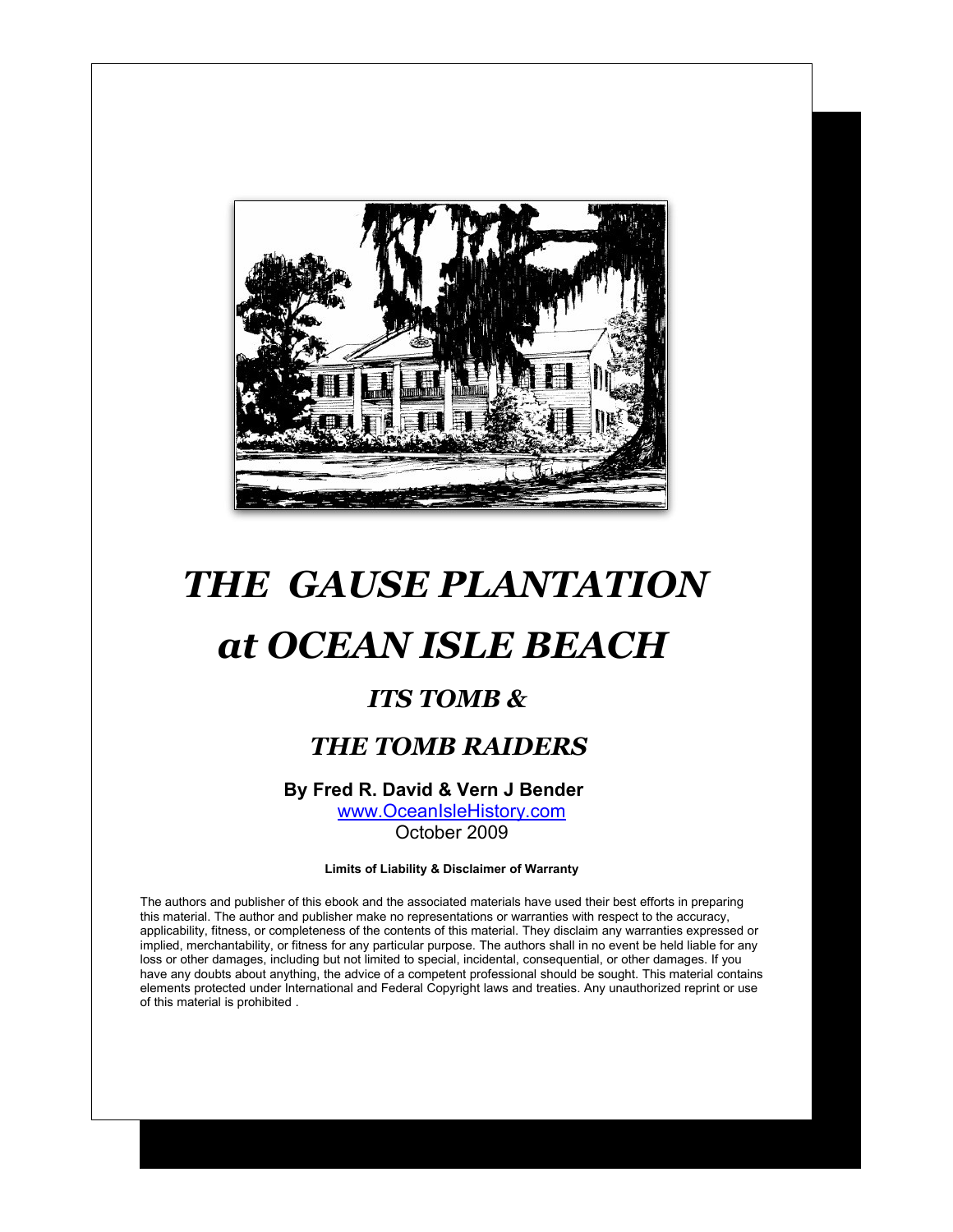#### **THE GAUSE PLANTATION**

In 1751, William Gause, Sr. purchased land in Brunswick County and established the Gause plantation. The Gauses built a two-story manor house atop a high hill overlooking a channel separated from the Atlantic Ocean by a few hundred feet of marshland and what today is Ocean Isle Beach. The size of the plantation was several thousand acres. The manor house was located on Gause Landing Road (a few hundred yards from today's Ocean Isle bridge). The Gause Manor house was described as "a great and solid two-story affair, built entirely of heart lumber."



The plantation prospered and became known as Gause Manor. Soon there were five Gause sons: William Junior, John, Needham, Charles, and Benjamin. Charles moved to Smithville (now Southport) in the Spring of 1790 and was one of the founders of that city. Three of the Gause children: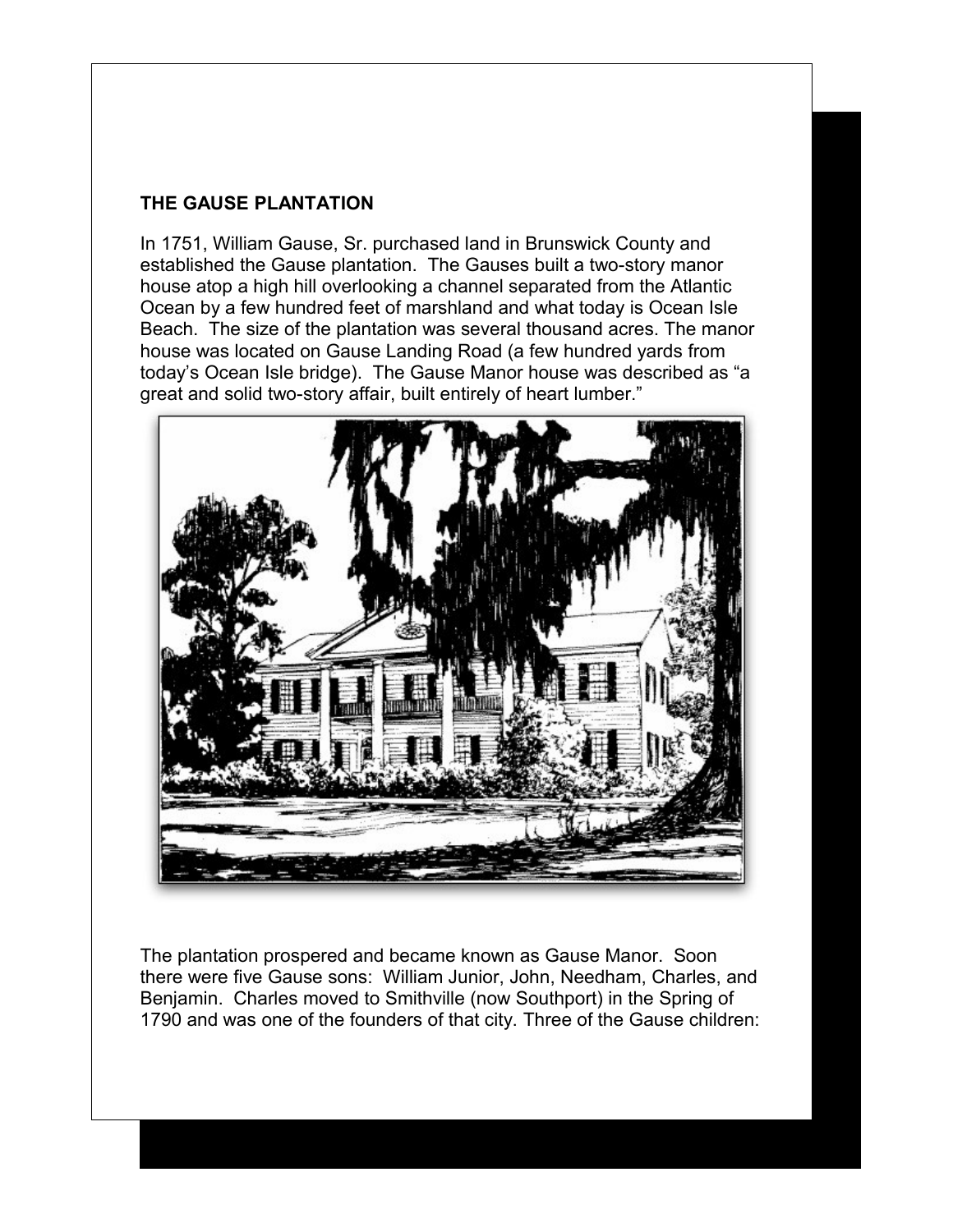

William Jr., John and Charles fought in the Revolutionary War, in which William lost a leg.

**President George Washington** visited Gause Manor on one of his horseback Southern tours. In his diary Washington wrote: "Breakfasted at Wm. Gause's, a little out of the direct road 14 miles (from the last stop).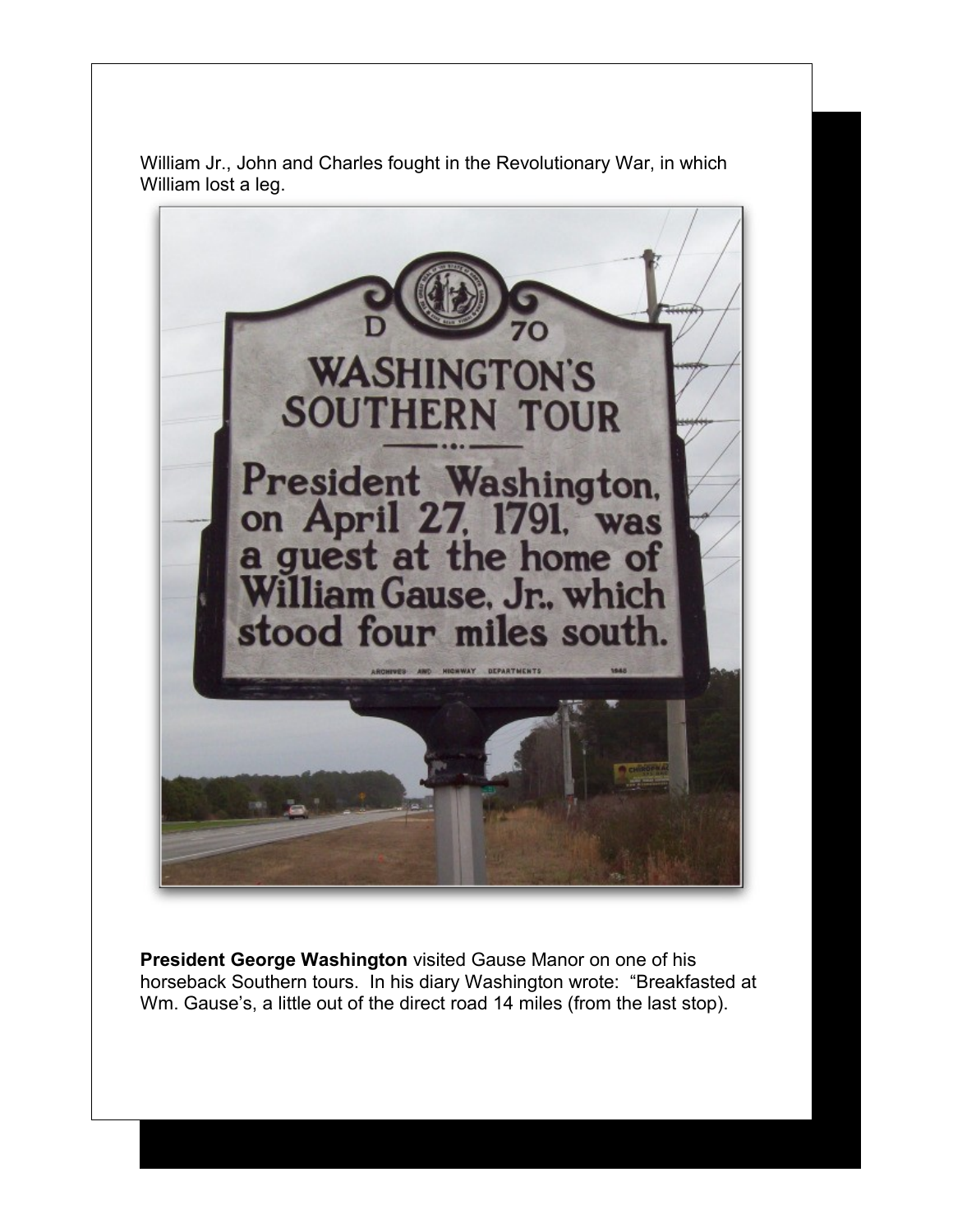After than, we, crossed the boundary line between North & South Carolina about half after 12 o'clock which is 10 miles from the Gause Manor." The entry was dated, "Wednesday, April 27, 1791." Note: Washington's final destination on this tour was Georgetown, S. C. A road marker on Hwy, 17 acknowledges this part of Ocean Isle history.



**Bishop Francis Asbury**, circuit-riding Methodist preacher who rode his way to fame up and down the Coastal Carolinas for 50 years often stayed at the Gause Manor. In his diary, he wrote that he had preached at William Gause's manor house in 1801, The Bishop goes on to say: "At this great house, most pleasantly situated on the Brunswick Coast at Gause Town, where I had looked forward to again greeting my once dear friend, William, death had stolen a march on me." Several years later, the indefatigable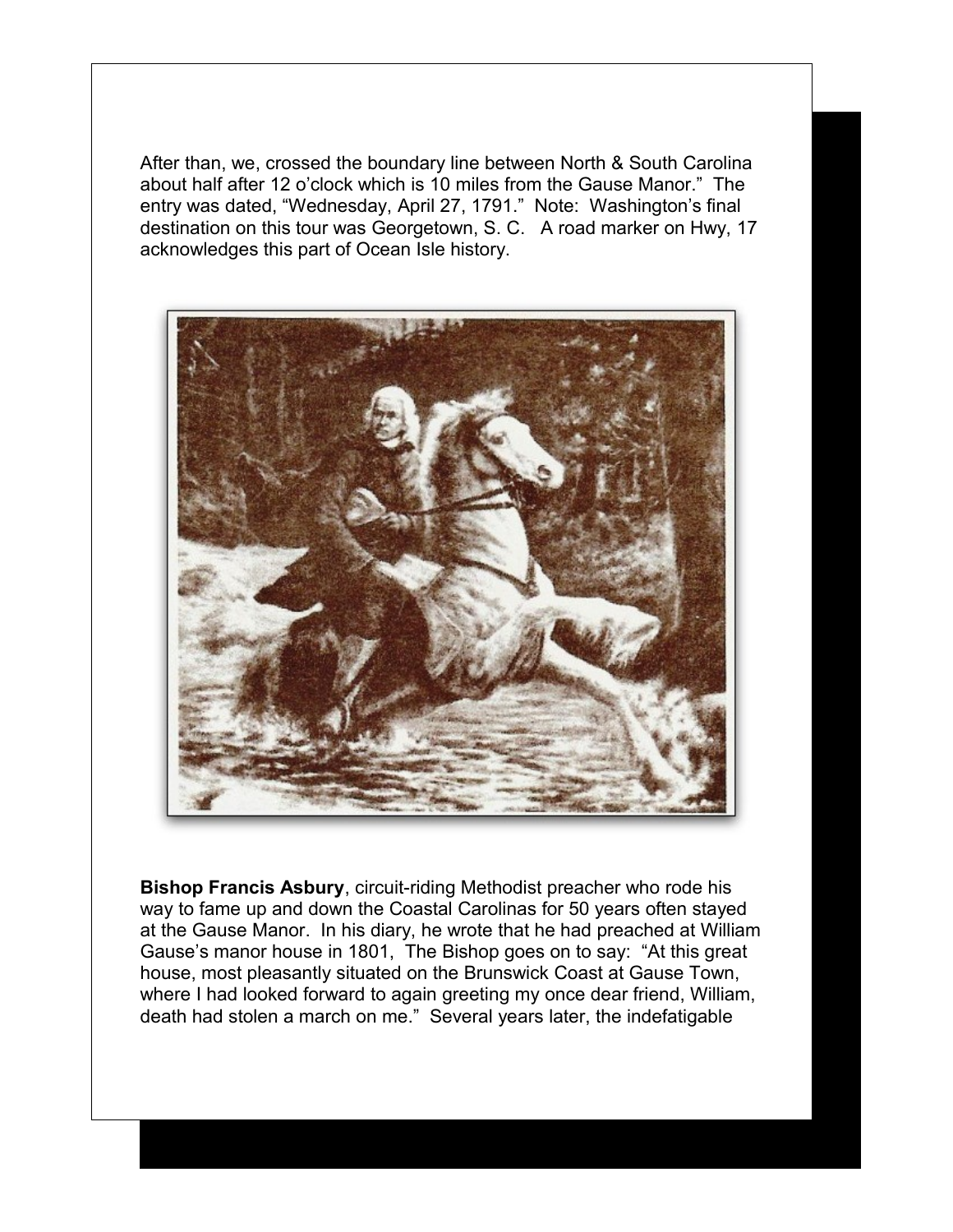Bishop came back to Gause Manor, where he writes: "I lodged at John Gause's. Our host is a local minister, and, I trust, a dear child of God."

What happened to Gause's Manor? The popular explanation is that fire destroyed the structure. There is no credible date for the fire.

#### **THE GAUSE TOMB**

One of the most unusual burial arrangements in the history of Brunswick County is the Gause tomb, which is located in the woods a few miles from the site of the old Gause Manor at Gause Landing.



The burial vault is of masonry construction, with brick walls 18 inches thick. The bricks were brought in from England by the Gauses for building the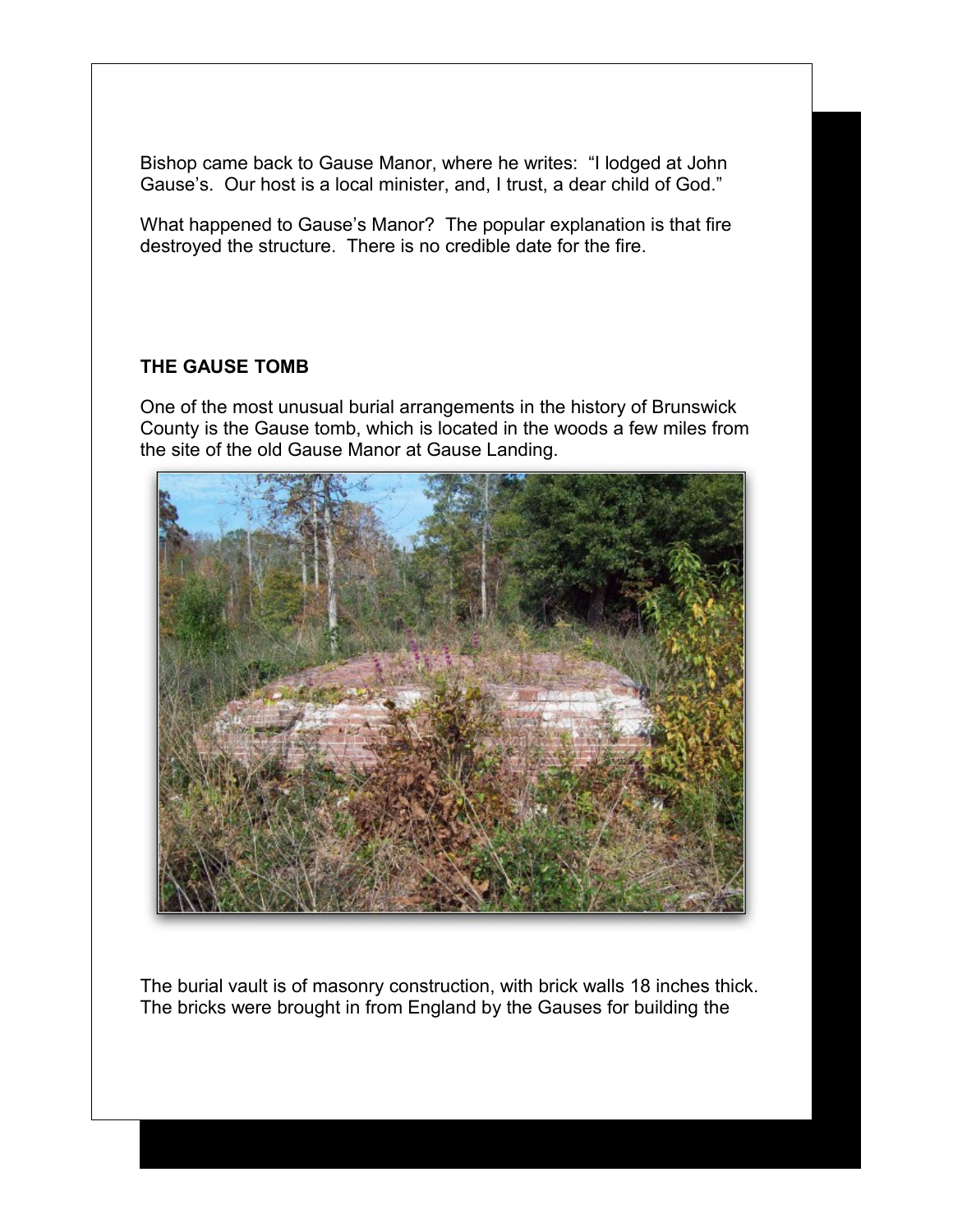vault as well as other buildings and structures they owned. This is how Brick Landing got its name. The structure is about three feet high, but extends about that same depth below the ground. It is a full 30 feet in circumference (15 feet X 15 feet). There is a jagged hole torn through the thick tomb, and is just enough to admit a grown person. Once the floor too was bricked but vandals have scattered the flooring bricks looking for valuables. Near the back of the burial mound and situated against what is an air vent (looks like a chimney) is a 2 foot hole dug into the earth surrounding it. Vandals had dug it, looking for anything of value.

This tomb is one of the last vestiges of this prominent Brunswick County family. It lies nearly forgotten amidst a tangle of undergrowth. The old burying ground surrounds it. Scattered around the tomb within a couple-ofhundred yard radius are unnumbered, unmarked graves. The graves used to bear markers, some of marble, some of cypress. The ground however has swallowed all remaining markers.

#### **WHOSE TOMB?**

From the will of John Julius Gause, signed May, 3, 1836:

*Item 9th, It is my request that my body should be placed in the vault with my two deceased wives until a new one can be built at the old family grounds on the Plantation let the residence of Samuel Gause, deceased Estate. Then, I request my Executors to have my own remains interred therein, those of my two wives. Mr. & Mrs. Bruard's, my children that are within the vault or interred in the old burying ground.*

*This I enjoin on my Executors to have carried into effect immediately after my death. I direct that a sum be reserved from my estate, sufficient to build a family vault for the interment of my remains and that of my families as hereinafter directed.*

(Transcribed from the original will).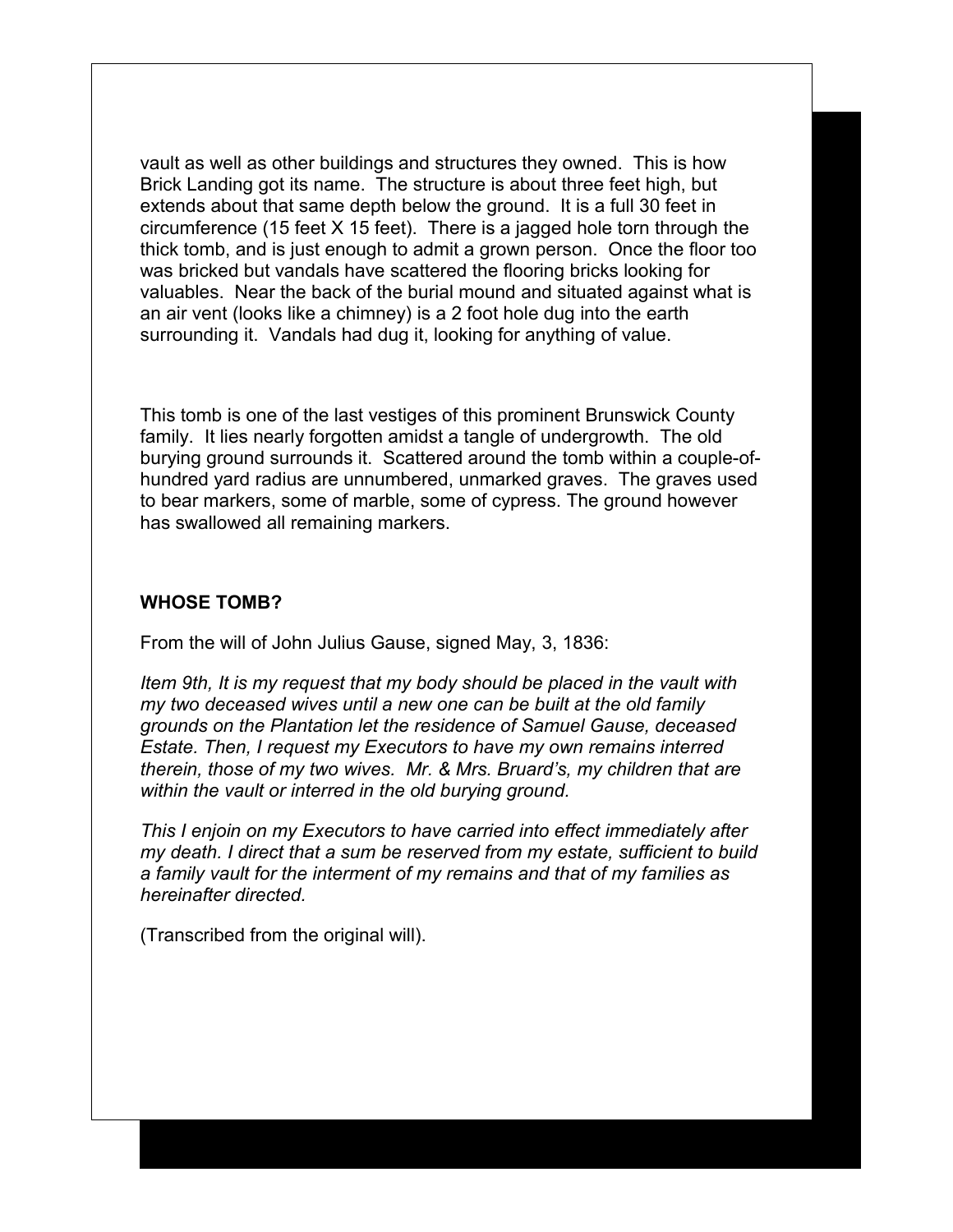The Gause Tomb was built posthumously at the direction of this John Julius Gause will. His last testament and other accounts differ on other points, however, shrouding in perpetual mystery the identities of those buried in and around the vault. Some accounts say that his parents and others were posthumously placed within the vault, other accounts refute that claim. One tale, handed down over the years, claims that a number of Gauses died at the same time of some "real contagious" disease and were together buried in the vault. It has been reported that William Gause Sr. was moved to the vault, but modern researchers have never been able to verify that fact.

The will of John Julius Gause indicates the intent to have a new family vault built at the old family ground on the Plantation late the residence of Samuel Gause, dec. Estate. And have everything moved there at some future date. That future date was never met.

A 1962 article by Eugene Fallon printed in *The State Port Pilot* purported to tell the names of those who were originally entombed there: William, Charles, Benjamin, John and Needham Gause. Those buried nearby were also moved to the vault. Of the adjacent graves, he said the oldest was that of Samuel Russ, "born in Charleston, S. C., on July 7, 1790, d. 1829. But both Gause's will and an eyewitness account of an area genealogist somewhat contradict Fallon's article.

In a 1961 letter from one Gause researcher to another, area genealogical author Ida Brooks Kellam wrote C. B. Berry that she had taken the following information from the site of "the old Gause Cemetery where the big tomb is." There she had found two marble markers on the ground covered by leaves. The wording on one showed: Elizabeth Frierson, wif of Daniel P. Russ, born in Charleston, SC on July, 7, 1799, d. Aug. 13, 1829. The other stone nearby showed: Anson Randal, age 4 years, "so I presume he was a Russ, she wrote. "A few partially burned wooden markers" still standing showed the following, she said, but the inscriptions were very hard to make out. "Thomas Frink (Gause), Aug. 27, 1802". "Duncan M. Gause, died—17, 1808, 10 years, "S, B. B. Gause, born March 19, 1877m d, Ict, 26, 1885". "McN. Gause born March 10, 1863m died Sept., 15, 1863".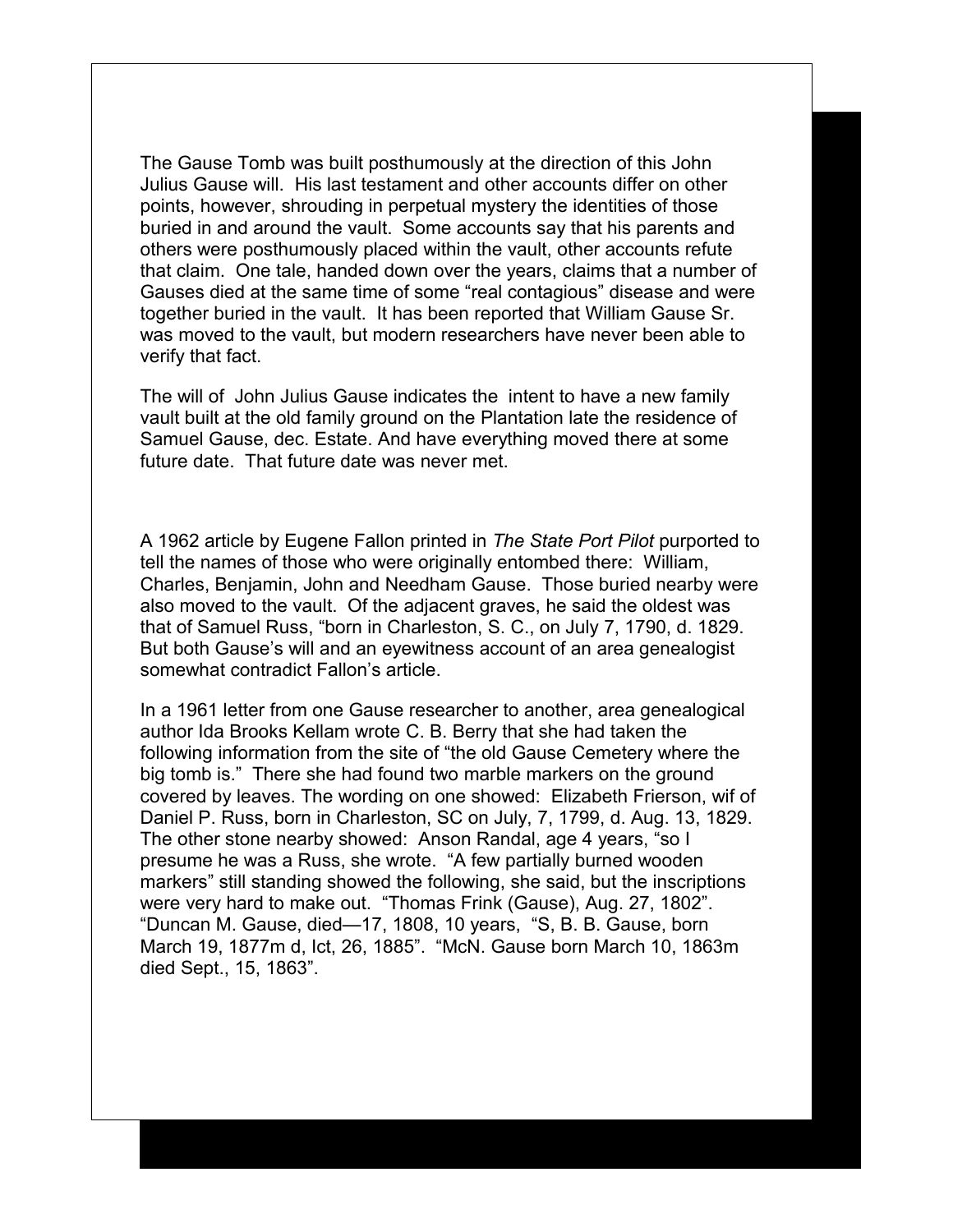

#### **RAVAGED BY TOMB ROBBERS, VANDALS & TIME**

Since the 1830s, vandals and treasure hunters have desecrated the vault and the old burying ground surrounding it. Its contents have long since disappeared; gaping, oblong holes nearby bear silent testimony to efforts to locate other graves.

There are local tales of pranksters scattering bones throughout the old Gause burying grounds and hanging skulls from tree limbs. The entry has been cut open. The rounded corners of the vault have been chipped away and a hole has been cut into one corner. It is a wonder that the tomb still exists at all.

The first wave of vandals did or did not get some buried valuables, depending on who is telling the story. The second nocturnal visitors, after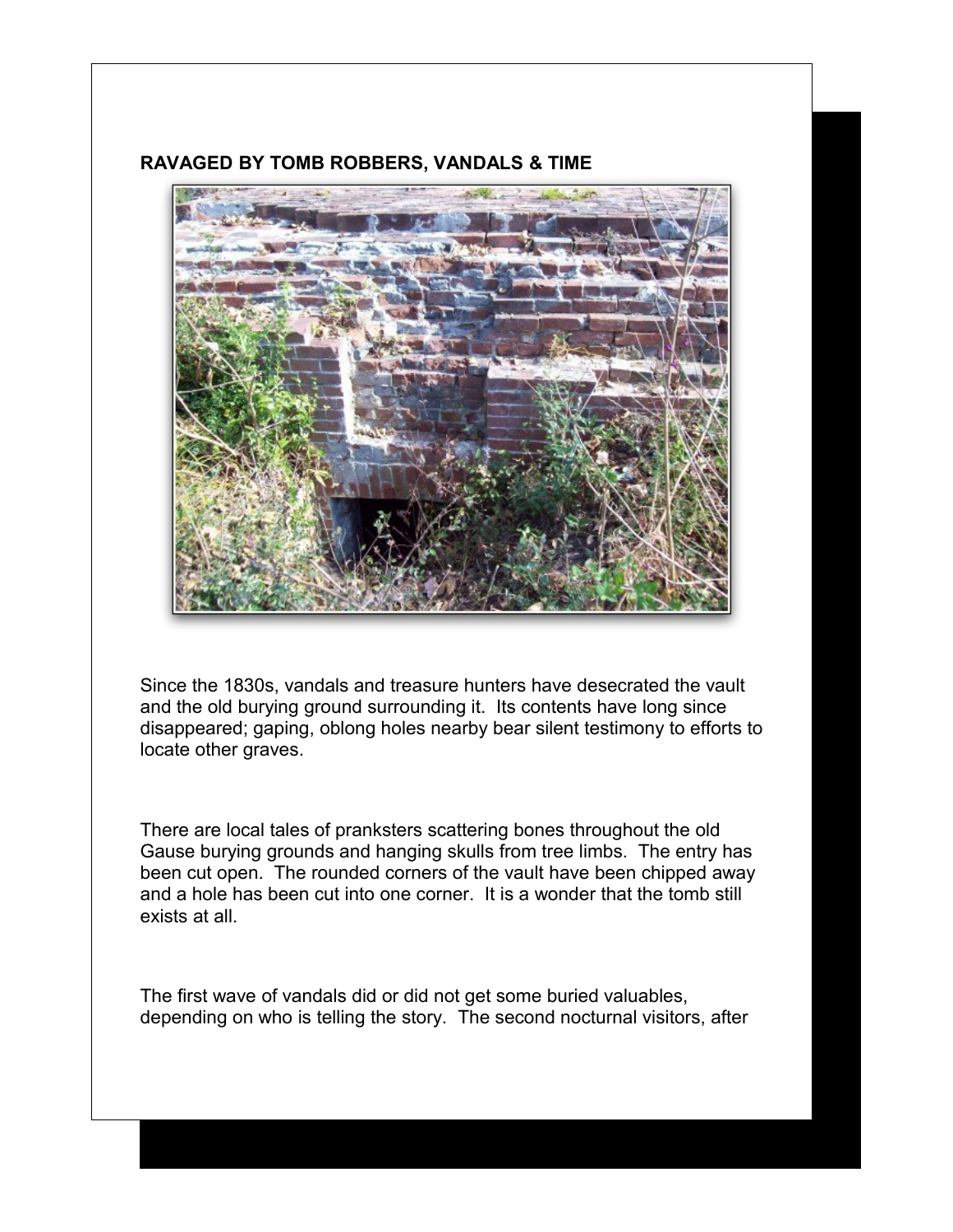blasting through the thick walls of the tomb, entered and tore crumbling skeletons aside, searching perhaps for rings on the finger-bones and digging beneath the bones for valuables. These ghouls allegedly are the ones that spread the skeletons around and hung the skulls from the tree limbs. No grave robbers have ever been apprehended.

In an October 15, 1966 article in *The State Magazine,* writer Bill Sharp said a Gause ancestor had resealed the tomb and put over the door an inscribed stone. He may have been referring to a visit in 1923 from one Baldwin W. Gause of "somewhere in California". Reportedly he was a great-great-grandson of one of the Gauses buried in the tomb. This fellow hired Claude Gore, then 17, to help him clean up the graveyard. Gause collected the bones of his ancestors and burned them to put an end to the vandalism. Gore told a *Brunswick Beacon* reporter in 1976 that he had used a mirror to reflect sunlight into the tomb so Gause could see to clean it. Sharp wrote that the tomb had been "built with racks to hold a number of coffins."

Today, the land around the Tomb and Old Burying Ground remains hidden in the woods on private property just off of Hale Swamp Road near the east end of the Ocean Isle Beach airport.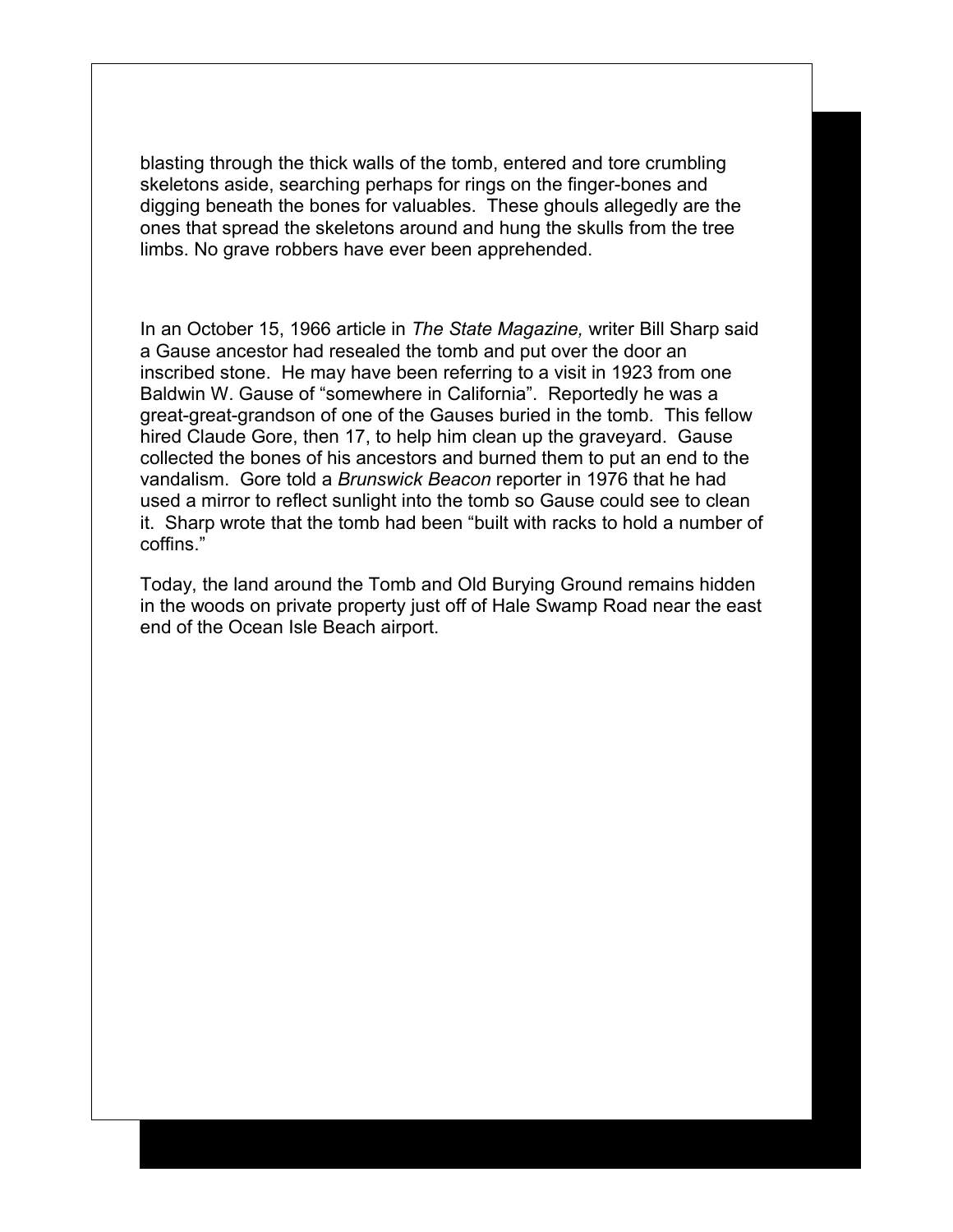## **About the Authors**



**Dr. Fred David** is a native of Whiteville, North Carolina in neighboring Columbus County, but today is a full-time resident of Ocean Isle Beach in Brunswick County. Fred spent most of the summers since 1965 at Ocean Isle Beach. He is a college professor, historian, and writer. He recently published twelve articles in the local *Brunswick Beacon* newspaper on "The History of Ocean Isle Beach from the year 10,000 BC to Today." He and his wife Joy have three children: Forest, Byron, and Meredith. Fred is an avid scuba diver and saltwater fisherman. From 1989 to 2006, he owned and operated the FOLLOW ME charter boat at Ocean Isle Beach and took many hundreds of people deep sea fishing. Fred currently serves as President of the Ocean Isle Beach Land Conservancy.

**Vern J. Bender** is a native of Saginaw, Michigan but has been a property owner at Ocean Isle Beach since 1979. Mr. Bender received a BS degree in marketing from Michigan State University and has over 30 years of executive level experience in retail management and marketing. He has held various national management positions with both Sears, Roebuck & Co. and Transamerica Commercial Finance Corp. He has a successful track record in managing turn-around and/or work-outs within the retail industry and the commercial finance industry. Mr. Bender owns the Bender Consulting Group, Inc. and is a local historian at Ocean Isle Beach.

----------------------------------------------------------------